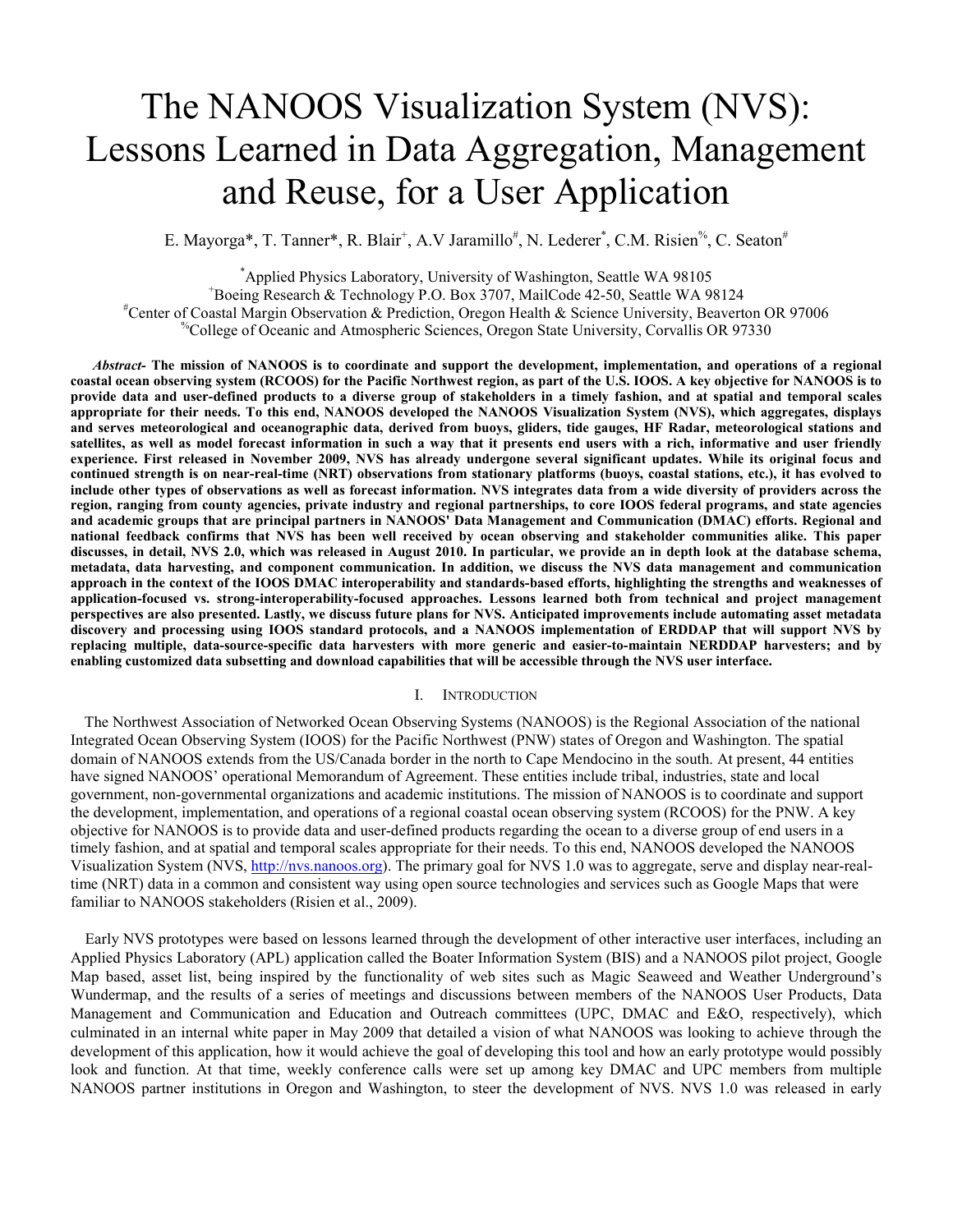November 2009 and delivered to Stakeholders NRT coastal, estuarine, oceanographic and meteorological data, derived from in situ assets (buoys, tide gauges, meteorological stations, and shore stations), via an interactive Google Map-based application.

NVS versions 1.5 and 1.6 were released in March and May 2010, respectively (see http://www.nanoos.org/nvs/information/version\_history.php). These releases included significant upgrades of the NVS database to accommodate new asset classes, such as the in situ asset forecasts described below, and improve functionality and performance. Changes were also made to the filtering capabilities as well as the user interface (UI), which was redesigned to accommodate, for example, NOAA & NANOOS model forecasts that were added where possible, to in situ assets such as buoys and tide gauge stations. Lastly, satellite derived chlorophyll and sea surface temperature overlays, and plots of Oregon State University (OSU) NRT glider and X-Band Radar data were added. In early August 2010 NVS 2.0 was released. This release marks a significant step forward for NVS as it includes a completely overhauled UI that, for example, allows users to quickly select regions of interest and optimizes the available map-based interface. HF Radar overlays, model forecast time series overlays that users can animate at various speeds and download in KML (Keyhole Markup Language) format for viewing in Google Earth, and the ability to compare observations to model forecast information using the "Comparator" tool are all new features included in NVS 2.0. In addition to the online application, NVS mobile applications ("apps") that reuse NVS component communication resources were released in May 2010 (iPhone) and August 2010 (Android).

Our goal here is to describe the approach used by the current NVS version (2.0) with respect to information management and communication, both with external resources and among NVS components. Section II provides this description of the NVS information system, including an in-depth presentation of the database schema, metadata, data harvesting, and component communication. In Section III, the NVS data management and communication approach is discussed in the context of the IOOS DMAC interoperability and standards-based efforts, highlighting the strengths and weaknesses of application-focused vs. stronginteroperability-focused approaches (http://ioos.gov/library/dmac\_implementation\_2010.pdf). Lessons learned are discussed in Section IV and Conclusions and future directions, including data handling, possible, incremental implementations of automated metadata updates and harvester upgrades and an ongoing effort to deploy a NANOOS implementation of ERDDAP (NOAA Environmental Research Division's Data Access Program) are summarized in Section V.

## II. NVS DATA MANAGEMENT AND COMMUNICATIONS

## *A. The NVS information system*

The NVS information system (its "Data Management and Communications" component; IOOS, 2010; de La Beaujardiere et al., 2009) was developed incrementally through a collaboration of team members with different backgrounds and based in different institutions. Nevertheless, broad common objectives have guided its design, implementation and evolution. These include a rigorous focus on optimizing the user experience, separation and modularization of individual developer roles, and rapid, agile development cycles with periodic re-assessments and re-factoring. This approach has resulted in the development of loosely coupled broad components and sub-components that are maintained independently, but with regular communication and collaboration among developers. All NVS information system components are implemented operationally on Linux servers using open source software.

At the broadest level, NVS 2.0 is made up of three components: the NVS Assets Database, the NVS Framework, and the NVS Data Harvesters (Fig. 1). These will be described in more detail below. The Assets Database couples the other two components and is the repository of all NVS data and metadata. In fact, a powerful feature of NVS is that its user interface and dynamic information presentation are directly driven by a central datastore, a light-weight MySQL database developed specifically to support NVS functionality. Here, the term "data" refers to dynamic, temporally varying observations of environmental conditions, while "metadata" refers to generally static information about the asset, including institutional affiliations (such as the "provider", the entity responsible for managing and maintaining an asset); geospatial and elevation/depth information; platform, sensor and measurement descriptors and categorizations; asset identifiers and names; and information about data sources.

In NVS, assets have been grouped into three broad classes:

- 1. **SISO**: "Stationary In-Situ Observations" assets. Platforms that are effectively fixed geographically (horizontally), such as buoys and shore moorings. Currently these are specifically assets that report data in near-real-time, but that is not a strict requirement in NVS.
- 2. **MLOC**. "Moving-Location" assets. This asset class includes cruises with multiple stations, gliders and AUV's, and sparse or grab-sample monitoring.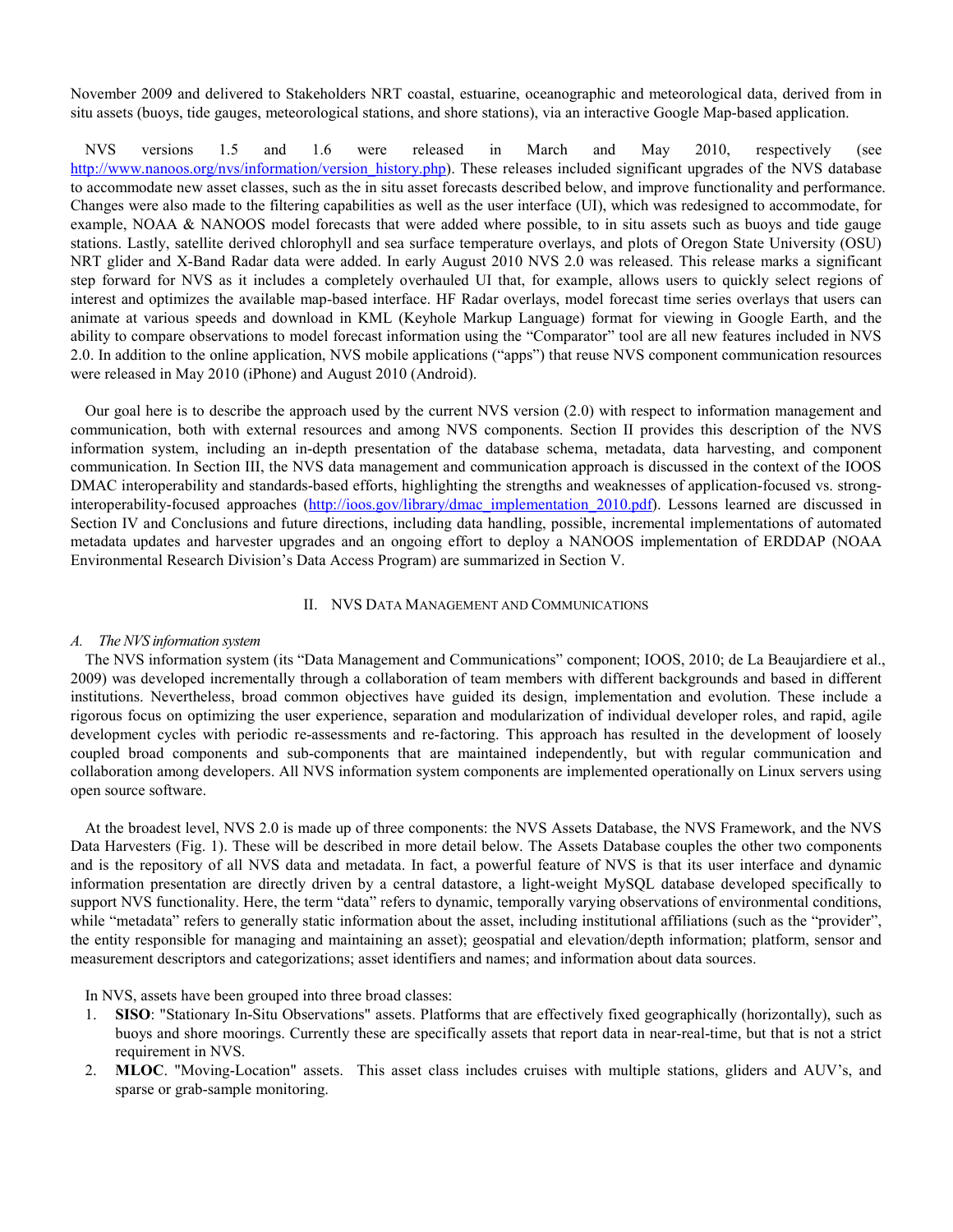3. **GRID**. "Gridded Regular and Irregular Data" assets. This asset class encompasses representations of environmental conditions that are spatially continuous, including the output from remote sensing instruments (e.g., satellites and HF radar) and from numerical models (hindcasts, nowcasts and forecasts).

While NVS capabilities have been greatly expanded since version 1 to include MLOC and GRID assets, SISO assets remain the most robust and extensive implementation; for that reason, they are the primary focus of this presentation, whereas MLOC and GRID assets will be discussed only briefly. In addition, the assets database also includes information used only for visualization and user-interface configurations, such as minimum and maximum y-axis values per measurement variable in time series plots; these schema elements will not be addressed here.

The NVS Framework encompasses all user-interface elements, including the communication of data and metadata from the assets database. The Framework (Fig. 1) includes the time series plotter (implemented using Python matplotlib), data-download functionality, all user-interface elements, and communication with mobile apps. Information passing among these elements is managed by a Controller via extensive use of RESTful web services and metadata caching, described in more detail below.

The NVS Data Harvesters insert time-varying asset data into the Asset Database via a set of data-source specific programs (individual harvesters; see Fig. 1) that regularly access and transform data from multiple sources. Currently the database retains a rolling 30-day data archive for SISO assets and the few most recent model forecast site results (described below), corresponding to the present NVS focus on NRT, recent-past and near-future information.

#### *B. Database schema*

Fig. 1 shows a simplified representation of the core database schema used in the NVS Assets Database. Each asset class generally follows a simple schema with three core tables. For SISO assets, these are:

*siso meta*: Asset metadata, except for information about measurements. "Asset MD" in Fig. 1. *siso\_data\_details*: Information about measurements, by asset and depth/altitude. "Asset Meas. MD" in Fig. 1. *siso\_data*: Observation data, by asset, measurement, depth/altitude and time step. "Asset Meas. DATA" in Fig. 1.



**Fig. 1.** NVS Information System Schematics. Shaded blocks represent broad NVS components. The dashed DS5-DAC2 arrow represents an alternate access point for DS5 assets. Acronyms and abbreviations used: DAC (Data Assembly Center), DD (Data Dictionary), DS (Data Source), Lib. (Library), MD (Metadata), Meas. (Measurements), NH (NVS Harvester), UI (User Interface).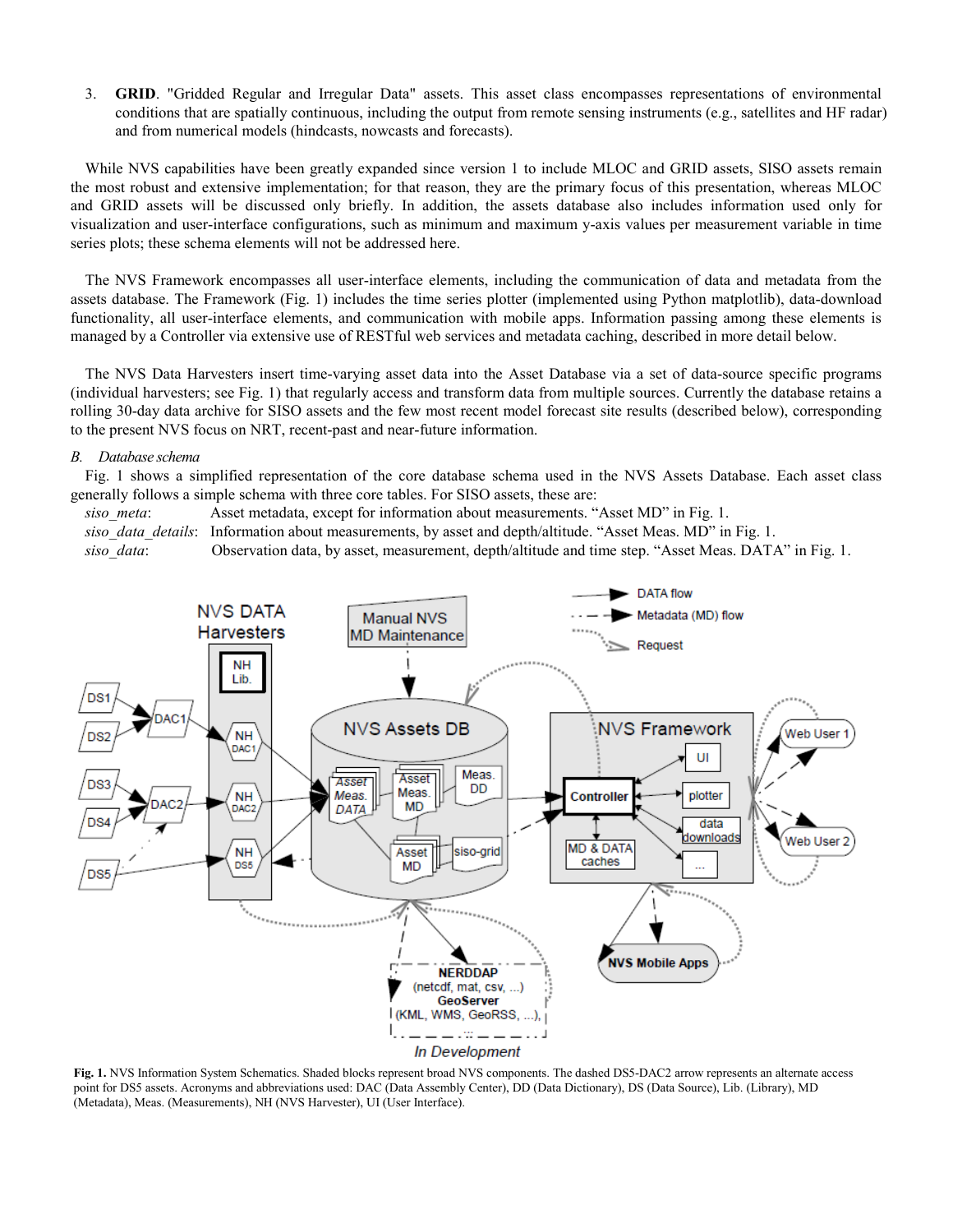The *measurements* data dictionary table ("Meas. DD" in Fig. 1) lists and defines each unique measurement variable found in the database, and includes measurement attributes such as categories, preferred units, IOOS DMAC name, and CF name and URL (CF: Climate Forecast convention; Hankin et al., 2009; Nativi et al., 2008).

As a general rule, the database schema only contains information that NVS uses directly or will require in the near future. A simple schema has been maintained as much possible, often foregoing schema normalizations while favoring fast queries and a simple data model that can be mapped readily to internal data models in the NVS Framework Controller and NVS Data Harvesters code. This simplicity has also facilitates the rapid evolution of NVS. New attributes or schema changes are introduced only when required by new NVS features.

The first implementation of model forecast data in NVS (version 1.5) was accomplished via the extraction of forecast time series at sites within the model domain where SISO assets are located. While these model assets are represented in NVS through the GRID asset class to match their origin, the linkage of GRID and SISO assets was implemented in the schema using a simple match-up table, *siso vs grid* (Fig. 1), that matches each unique GRID asset identifier (*grid label*) with corresponding unique SISO asset identifiers (*siso\_label*).

## *C. Metadata, semantic mediation and metadata maintenance*

NVS integrates data from a wide diversity of providers across the region, ranging from county agencies, private industry and regional partnerships, to core IOOS federal programs, and state agencies and academic groups that are principal partners in NANOOS DMAC efforts. *Providers* and corresponding *provider types* as classified in NVS are listed in Table 1, together with asset counts. Assets in each asset class are also categorized into *platform types*, listed in Table 2. Finally, Table 3 lists current NVS data sources, where a *data source* ("DS" in Fig. 1) is defined as a unique, distinct supplier of open-access data in a common form for one or more assets; when the data source assembles and redistributes data from other providers (in addition to assets for which it is the provider, if applicable), it is termed a *Data Assembly Center* ("DAC", Fig. 1 and Table 3; see de La Beaujardiere et al., 2009).

| provider                                                          | provider type    | asset count | provider url                                      |  |  |  |
|-------------------------------------------------------------------|------------------|-------------|---------------------------------------------------|--|--|--|
| Stationary in-situ observation assets (16 providers, 99 assets)   |                  |             |                                                   |  |  |  |
| CDIP-Scripps                                                      | Academic         | 6           | cdip.ucsd.edu                                     |  |  |  |
| <b>CMOP</b>                                                       | Academic         | 17          | www.stccmop.org                                   |  |  |  |
| <b>OSU-COAS</b>                                                   | Academic         |             | www.coas.oregonstate.edu                          |  |  |  |
| UW-APL                                                            | Academic         | 2           | www.nanoos.org                                    |  |  |  |
| <b>UW-ORCA</b>                                                    | Academic         | 5           | orca.ocean.washington.edu                         |  |  |  |
| <b>VENUS</b>                                                      | Academic         | 4           | www.venus.uvic.ca                                 |  |  |  |
| ICM-Mobilisa                                                      | Industry         |             | buoy.icmobil.com                                  |  |  |  |
| <b>LOBO</b>                                                       | Industry         |             | vaquina.satlantic.com                             |  |  |  |
| King County                                                       | County           |             | green.kingcounty.gov/marine-buoy                  |  |  |  |
| <b>WADOE</b>                                                      | State            | 4           | www.ecy.wa.gov/programs/eap/mar_wat/moorings.html |  |  |  |
| <b>NOAA-NDBC</b>                                                  | Federal          | 11          | www.ndbc.noaa.gov/maps/Northwest.shtml            |  |  |  |
| NOAA-NDBC/C-MAN                                                   | Federal          | 6           | www.ndbc.noaa.gov/cman.php                        |  |  |  |
| <b>NOAA-NERRS</b>                                                 | Federal          | 5           | nerrs.noaa.gov                                    |  |  |  |
| NOAA-NOS/CO-OPS                                                   | Federal          | 24          | tidesandcurrents.noaa.gov                         |  |  |  |
| <b>NOAA-PMEL</b>                                                  | Federal          |             | www.pmel.noaa.gov/stnP/index.html                 |  |  |  |
| Env. Canada                                                       | Env. Canada      | 5.          | weatheroffice.gc.ca/marine/index_e.html           |  |  |  |
|                                                                   |                  |             | Moving-location assets (5 providers, 5 assets)    |  |  |  |
| <b>CMOP</b>                                                       | Academic         |             | www.stccmop.org                                   |  |  |  |
| <b>OSU-COAS</b>                                                   | Academic         |             | www.coas.oregonstate.edu                          |  |  |  |
| UW-APL                                                            | Academic         |             | www.nanoos.org                                    |  |  |  |
| <b>UW-PRISM</b>                                                   | Academic         |             | www.prism.washington.edu                          |  |  |  |
| <b>HCDOP</b>                                                      | Non-Governmental |             | www.hoodcanal.washington.edu                      |  |  |  |
| Gridded regular and irregular data assets (6 providers, 8 assets) |                  |             |                                                   |  |  |  |
| <b>CMOP</b>                                                       | Academic         |             | www.stccmop.org                                   |  |  |  |
| OSU-HFRadar                                                       | Academic         |             | bragg.coas.oregonstate.edu                        |  |  |  |
| OSU-XBRadar                                                       | Academic         |             | web.engr.oregonstate.edu/~hallerm/index.htm       |  |  |  |
| NOAA-CoastWatch                                                   | Federal          |             | coastwatch.pfeg.noaa.gov                          |  |  |  |
| <b>NOAA-NCEP</b>                                                  | Federal          |             | www.emc.ncep.noaa.gov                             |  |  |  |
| NOAA-NOS/CO-OPS                                                   | Federal          |             | tidesandcurrents.noaa.gov                         |  |  |  |

TABLE 1. NVS PROVIDERS, LISTED BY ASSET CLASS (3) AND PROVIDER TYPE (7).

ALL PROVIDER TYPES OTHER THAN "FEDERAL" AND "ENV. CANADA" ARE REGIONAL PROVIDERS, THOUGH SOME FEDERAL PROVIDERS (E.G., NOAA-NERRS) INVOLVE REGIONAL PARTNERSHIPS; CDIP-SCRIPPS ASSETS (BUOYS) OFTEN INVOLVE DIVERSE PARTNERSHIPS.

The diversity of providers and flexibility adopted with respect to allowed data formats and encodings (see below) necessitated the implementation of considerable semantic mediation to resolve both structural and contextual semantic heterogeneities (Beran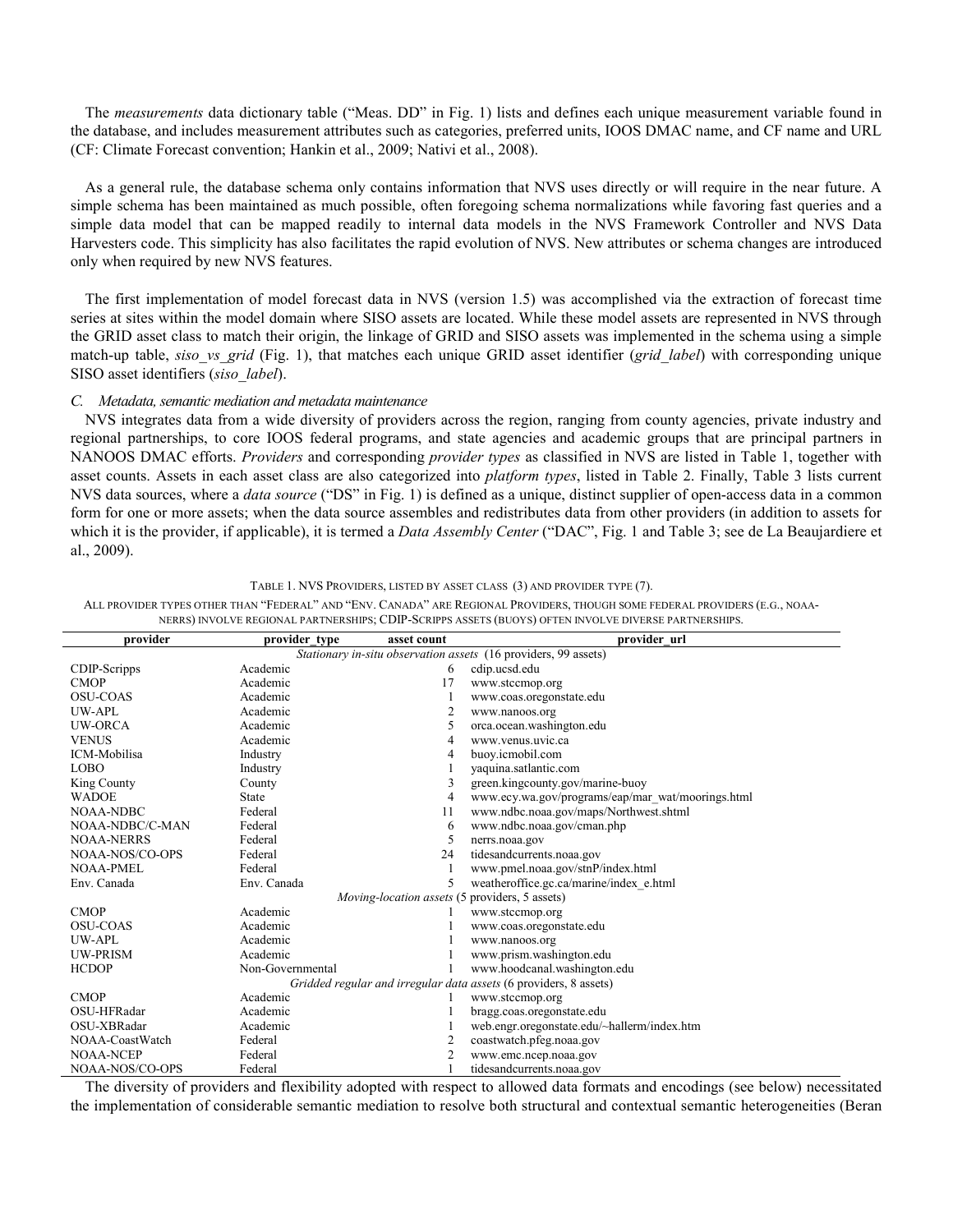and Piasecki, 2009; Horsburgh et al., 2009) among data sources. These heterogeneities involve nearly all attributes associated with observations: date-time encoding, location, asset identification and naming, platform type, observation depth representation and schemes (including multiple sensors at different depths or elevations, and time-varying depths), measurement names and units, and representation of invalid or missing data. Semantically homogenized asset and asset-measurement metadata corresponding to these attributes is therefore stored in the NVS Assets Database or built into the parsing logic of each data harvester (see below). As a result, the NVS Framework is provided with consistent, predictable, and sufficiently comprehensive metadata, enabling Framework – and NVS Mobile Apps – developers to focus instead on building rich user-interface functionality and information communication that take full advantage of these metadata. The extensive metadata use throughout NVS is illustrated schematically in Fig. 1.

| TABLE 2. NVS PLATFORM TYPES. |  |
|------------------------------|--|
|                              |  |

| platform type                             | asset count   |  |  |  |
|-------------------------------------------|---------------|--|--|--|
| Stationary in-situ observation assets     |               |  |  |  |
| Buoy                                      | 38            |  |  |  |
| <b>Fixed Shore Platform</b>               | 49            |  |  |  |
| Land Station                              |               |  |  |  |
| Seabed Cabled Platform                    |               |  |  |  |
| Moving-location assets                    |               |  |  |  |
| Cruise                                    | $\mathcal{L}$ |  |  |  |
| Glider                                    | 3             |  |  |  |
| Gridded regular and irregular data assets |               |  |  |  |
| Model                                     | 4             |  |  |  |
| Radar                                     | 2             |  |  |  |
| Satellite                                 | 2             |  |  |  |

Metadata in the NVS Assets Database is currently maintained manually by the NVS Data Manager. While this approach is clearly not scalable, it has been entirely appropriate and manageable at the scale of a regional observing system with a limited number of NRT coastal observation assets, which change infrequently due to resource constraints. We believe the tradeoffs relative to automated schemes have favored our approach, both in terms of a reduced initial commitment to complex automation while the system was maturing, and because automated metadata harvesting options do not yet exist for assets from important some regional data sources.

*D. Data harvesting* 

#### **General description.**

NVS Data Harvesters for SISO assets are implemented in Python (2.6) and run as automatic, independent batch processes that use a custom code library ("NH Lib." in Fig. 1) for common functionality. Data harvesting frequency ranges from once every 5 minutes to every 24 hours. Each harvester is tuned to a specific data source, which may be a single-provider DS or a multi-provider DAC (Fig. 1). In

selecting a data source access point and data format for NVS harvesting, we were guided by a focus on using the most practical, easy-to-parse, efficient and robust data stream when more than one option was available either from a single DS or via a DAC (e.g., DS5->NH<sub>DS5</sub> vs. DS5->DAC2-> NH<sub>DAC2</sub> option in Fig. 1). As a result of this flexibility and a deliberate decision to use whatever DS configuration providers with limited resources made available, NVS harvesters currently ingest a set of widely heterogeneous data formats, encodings, structures, and semantics. For example, data for multi-depth SISO platforms distributed through ASCII delimited files may be arranged with different depths as different columns, or with common measurements columns and each depth labeled via a column attribute. Also, the most recent data may be distributed as only the latest reading, as cumulative time series, or as time intervals encompassing the most recent data telemetry batch.

TABLE 3. NVS DATA SOURCES. ENTRIES IN **BOLD** ALSO FUNCTION AS DATA ASSEMBLY CENTERS.

| data source                                                | asset count    |
|------------------------------------------------------------|----------------|
| Stationary in-situ observation assets (9 data sources)     |                |
| NANOOS-APL                                                 | 7              |
| NANOOS-CMOP                                                | 17             |
| <b>NANOOS-OSU</b>                                          | $\mathbf{2}$   |
| <b>VENUS</b>                                               | 4              |
| <b>ICM-Mobilisa</b>                                        | 4              |
| King County                                                | 3              |
| <b>WADOE</b>                                               | $\overline{4}$ |
| NOAA-NDBC                                                  | 34             |
| NOAA-NOS/CO-OPS                                            | 24             |
| <i>Moving-location assets</i> (3 data sources)             |                |
| NANOOS-APL                                                 | 3              |
| NANOOS-CMOP                                                |                |
| NANOOS-OSU                                                 |                |
| Gridded regular and irregular data assets (4 data sources) |                |
| <b>CORDC</b>                                               | 1              |
| NANOOS-CMOP                                                |                |
| <b>NANOOS-OSU</b>                                          |                |
| <b>NOAA-CoastWatch</b>                                     | 2              |

 Data harvesters make extensive use of metadata in the NVS Assets Database at run-time to identify the assets per data source, mappings between data-source and NVS measurement names, depths per measurement, etc. (Fig. 1); therefore, much of the functioning of NVS data harvesters is configured via the Assets Database, permitting rapid and convenient reconfigurations. As described above, hard-wiring within data harvesters together with Assets Database metadata result in semantically homogenized data loaded into the database.

When the NVS Framework was enhanced to support GRID assets and model forecasts at sites (*siso\_vs\_grid*) starting with NVS 1.5, the SISO data harvester infrastructure provided the base and the bulk of the code templates to support site forecast harvesting. These harvesters currently operate in a similar fashion as SISO harvesters.

## **NVS Team Partner as NVS Data Assembly Center.**

In order to take advantage of the entire, distributed NVS development team and its diverse skill sets, as well as reduce the load placed on any one server, the tasks of processing and harvesting data for inclusion into NVS have been distributed between UW-APL, OHSU and OSU. At present, OSU is responsible for harvesting and processing NRT data for the OSU NH-10 buoy,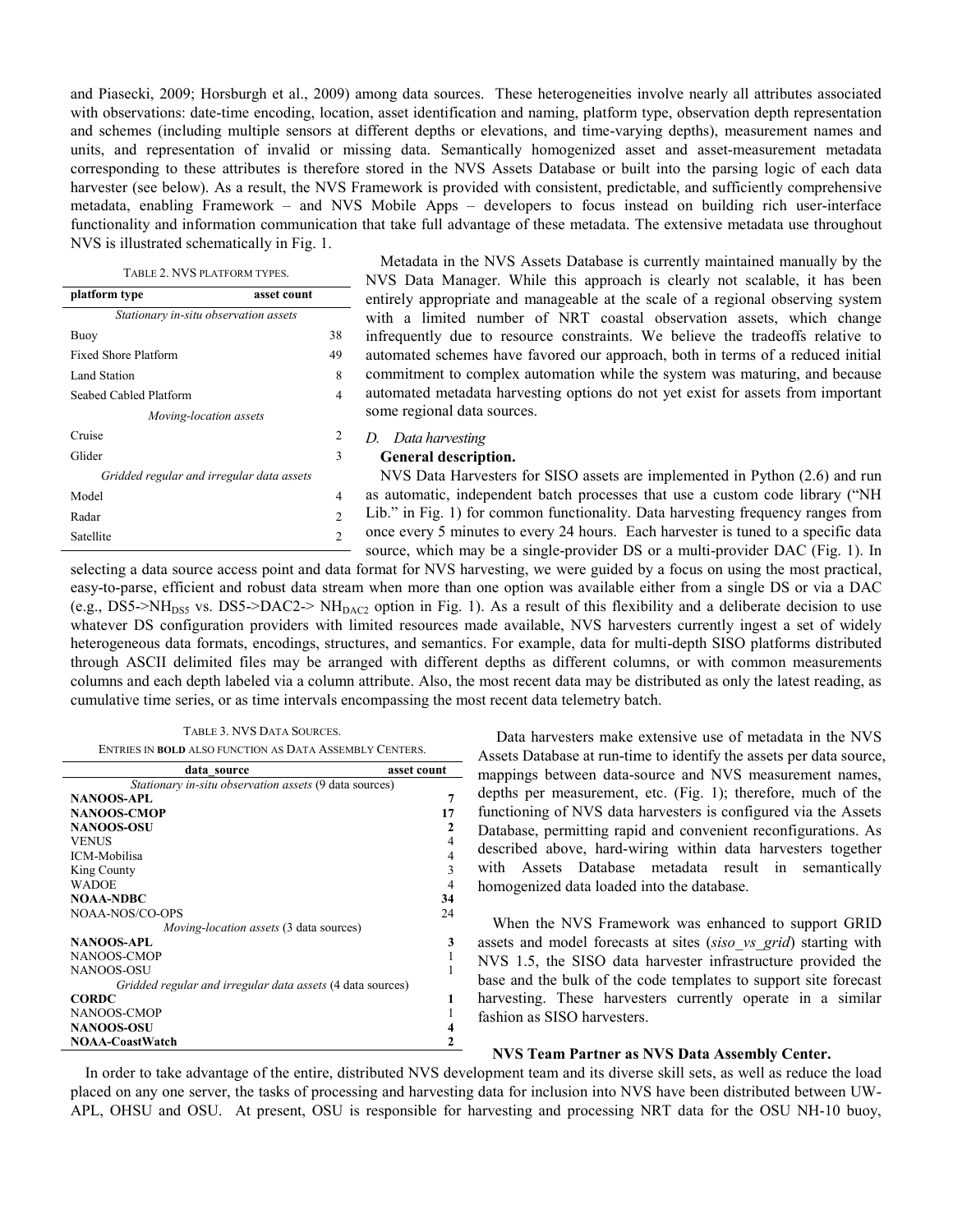located approximately 10 nautical miles west of Newport, OR, and the Yaquina Bay LOBO (Land/Ocean Biogeochemical Observatory) system that is operated and maintained by WET Labs. NH-10 data are telemetered to shore every three hours where QA/QC methods are applied and the data are written out as flat ASCII files, using a standard, internally agreed upon file structure. LOBO data are downloaded from the provider and written out as flat ASCII files every hour, using the same standard file structure as NH-10. In effect, OSU acts as a Data Assembly Center that has reduced the complexity and knowledge required of NVS Data Harvester developers, turning multiple data sources into a single, well-characterized DAC.

In addition, OSU is responsible for harvesting asset forecast data ("*siso\_vs\_grid*" functionality) from the NOAA NCEP Wave Watch III (WWIII) and North American Mesoscale (NAM) models as well water level forecast information from NOAA CO-OPS (Table 4). These forecast fields are accessed using a series of C shell and Matlab scripts. Time series of meteorological and oceanographic variables (Table 4) are extracted for individual SISO assets from the NAM and WWIII fields, while CO-OPS water level forecasts are downloaded and processed for each NOS tide gauge station (SISO assets) within the NANOOS domain. These time series are written out as flat ASCII files using the same standard, internally agreed upon file structure used for the NH-10 and LOBO SISO assets. The ASCII files are made available to NVS harvesters via HTTP.

A recent addition to NVS is animated 2-D overlays that show WWIII-derived wind and wave forecasts. OSU accesses and plots these fields every 6 hours and makes the resulting 183 PNG files as well as three JSON (JavaScript Object Notation) metadata files available to the APL image tile server, which in turn ingests, processes and serves them to NVS. The original images are projected using an Equidistant Cylindrical projection so that they are Google Earth compatible when users download the overlays as KML files.

## *E. NVS Framework component communication and JSON web-service data access*

## **Component communication within the NVS Framework.**

Data (and metadata) handling in the NVS Framework is generally comprised of two components: data extraction and data transport (see Fig. 1). For data extraction, the Framework uses a simple set of scripts that wrap around PHP MySQL functions. There are a variety of destinations for information pulled out of the NVS Assets Database, and as a result, the data structure that results from extraction is generalized and formed into simple objects. Once the data has been extracted, it is processed according to its intended use. If the destination is a "Data Download", it is reformatted into a simple CSV structure or other formats (such as JSON and XML) and returned to the client. If the destination of extracted data is NVS, or an NVS Mobile App, it is formatted into a JSON object and returned to the requesting component. The JSON format provides an efficient method of data transport for NVS because the primary server-side (PHP and Python) and client-side (JavaScript) languages can easily interpret and instantiate JSON objects. The actual structure of JSON used in NVS was the result of discussions among the principal developers and typically contains a success key and metadata using agreed upon keys. Data (values, timestamp, depth, etc.) are stored in parallel arrays (lists), and require all arrays to contain the same number of elements, which can be fragile; however, this method provides a compact way to send and retrieve large data sets, and has thus far proven reliable and efficient. In some cases, such as metadata that changes infrequently, when information is extracted from the database it is saved in JSON format to file on disk (cached), and the file is sent to the client. When other clients make subsequent requests, the date of the cached file is checked against the database and returned to the client if the database hasn't changed. This minimizes unnecessary queries to the database and optimizes performance across NVS.

| TABLE 4. MODEL (GRID) ASSETS |                           |             |                                        |                           |                                  |                                                                                                        |                                                                                           |  |
|------------------------------|---------------------------|-------------|----------------------------------------|---------------------------|----------------------------------|--------------------------------------------------------------------------------------------------------|-------------------------------------------------------------------------------------------|--|
| Model                        | <b>NVS</b> Data<br>Source | Provider    | <b>Service</b>                         | Data/File<br>Format       | <b>Update</b><br><b>Schedule</b> | <b>Measurements</b>                                                                                    | Domain                                                                                    |  |
| Tides                        | <b>NANOOS-OSU</b>         | NOAA-CO-OPS | Web Server<br>(HTTP)                   | <b>HTML</b>               | 1 x Daily                        | Water Level                                                                                            | In-Situ Assets: 22<br>Overlay:<br>$21 - 60^{\circ}$ N,<br>$12.75 - 261.25$ <sup>°</sup> E |  |
| WaveWatch III                | NANOOS-OSU                | NOAA-NCEP   | <b>GrADS</b> Data<br>Server (GDS)      | <b>GRIB</b>               | 4 x Daily                        | Wave Period, Wave<br>Height, Wave Mean<br>Dir., Wind Direction.<br>Wind Speed                          | In-Situ Assets: 21                                                                        |  |
| NAM Model                    | NANOOS-OSU                | NOAA-NCDC   | <b>THREDDS</b><br>Data Server<br>(TDS) | <b>GRIB</b>               | 4 x Daily                        | Air Temperature,<br>Barometric Pressure,<br>Rel. Humidity, Wind<br>Direction, Wind Gust,<br>Wind Speed | In-Situ Assets: 85                                                                        |  |
| Columbia Estuary             | NANOOS-<br><b>CMOP</b>    | <b>CMOP</b> | Web Server<br>(HTTP)                   | Delimited<br><b>ASCII</b> | 1 x Daily                        | Water Temperature.<br>Salinity                                                                         | In-Situ Assets: 21                                                                        |  |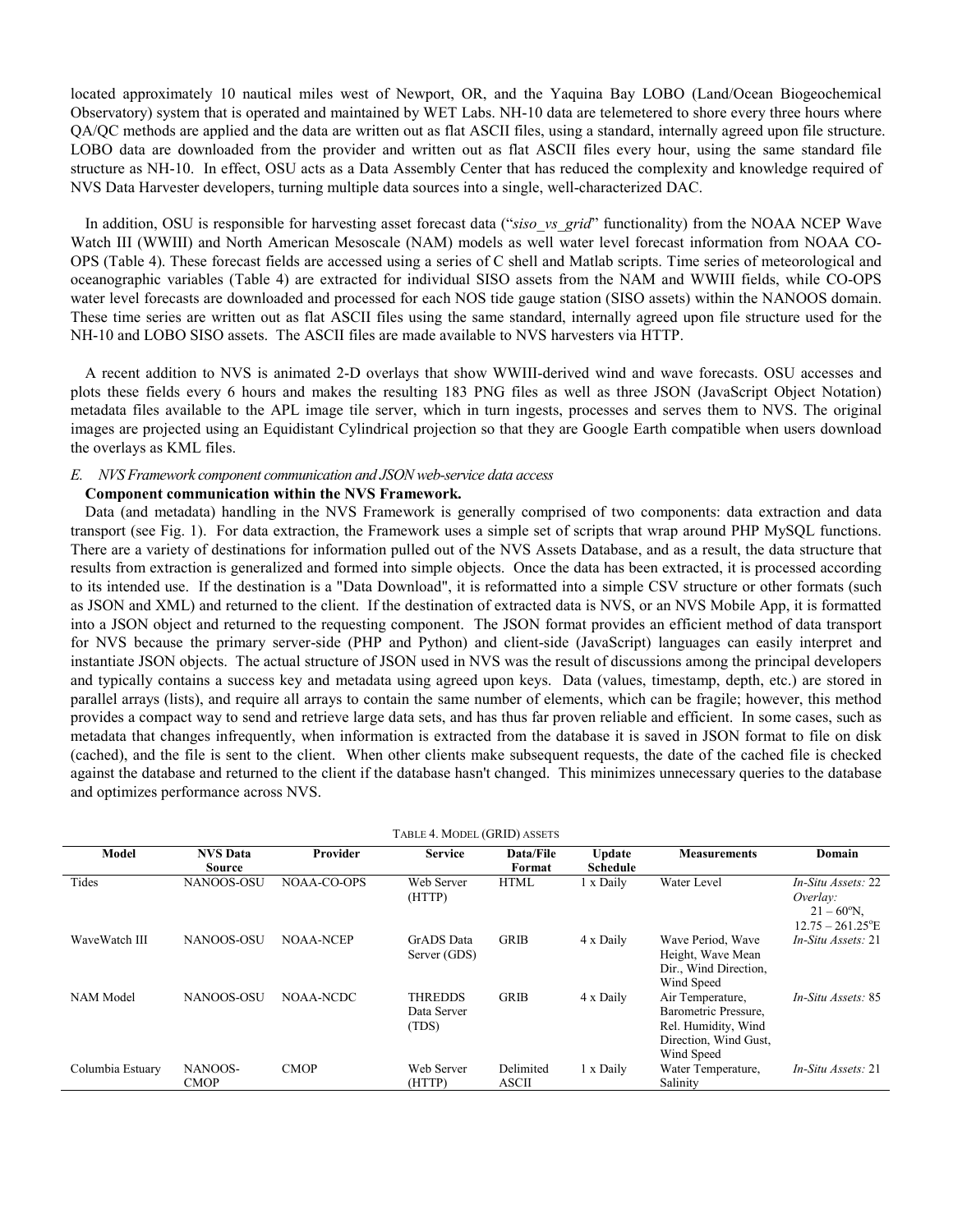## **External communication with mobile apps.**

The basic modular design of the NVS architecture allowed for the use of RESTful web services for component communication within the NVS Framework. The iPhone and Android applications have taken advantage of this infrastructure originally designed for communication between NVS Framework components. The mobile apps make use of this service by making an HTTP request to an NVS Framework URL. An NVS script identified by this URL is executed. During execution the NVS script parses that request, and either pulls the appropriate metadata or data from the database and returns it in JSON format, or, if the request is for a plot, the URL for the plot is returned, also in JSON format. This RESTful API with JSON data encoding was found to be well suited to operation in restricted-resource devices such as smart phones. The web service was designed to minimize both the number of transactions to NVS as well as the amount of data passed in each transaction, which is important when network data charges for these devices can be high and network speed can be limited.

JSON was found to be an excellent data encoding mechanism. It has proven to be able to efficiently encode structured data such that the resultant data packet is small and easy to parse. One drawback, however, is that JSON is not self-describing. Some a-priori knowledge of the data structure and contents is needed to create client programs. With NVS this was not an issue since there is excellent communication between team members.

## *F. Other Database export and access mechanisms*

All external access to the NVS Assets Database is currently mediated by the NVS Framework. We are exploring additional mechanisms for enabling more diverse access to the database (see Fig. 1). For example the open-source GeoServer software may provide a single translation service to formats and services common within the GIS community (e.g., KML, GeoRSS, and OGC Web Mapping Service). NANOOS is already using GeoServer to support other online mapping products, and we have assessed the use of GeoServer to provide access to an inventory of NVS assets. Likewise, the NANOOS ERDDAP implementation currently in development may take advantage of the NVS data harvesters directly or indirectly, making NVS asset data and metadata available through its translation services.

## III. NVS AND IOOS DMAC

IOOS DMAC is converging on data access protocols and standards that facilitate the interoperable exchange of data. This is accomplished through the use of standards-based Service Oriented Architectures (SOA). For in-situ observation data the OGC Sensor Observation Service (SOS) is mandated (de La Beaujardiere, 2008; IOOS, 2010). The SOS standard defines operational semantics and operations in an HTTP request-response paradigm. SOS does not define, however, the format of the data items contained in SOS transactions. This has led to a substantial diversity in implementations and semantic representations that is only partially resolved through complex code handling of many unique cases (E. Bridger, pers. comm.). For that reason, the IOOS program office has been working closely with the IOOS regional association to define a workable data-encoding standard for use within SOS transactions. This work is coming to convergence and should see regional implementations later this year. For gridded data, the combination of NetCDF, CF conventions and OPeNDAP have demonstrated a significant degree of success at achieving interoperability (e.g. Signell et al., 2008; Hankin et al., 2009). Finally, the IOOS program office has recently established a metadata registry for site and gridded data sets. This registry collects and stores metadata from the IOOS mandated data services located within each of the regional associations. The registry is a work in progress, but will allow for data discovery in a standard way when data services are fully deployed and consistent.

As described above, NVS currently harvests data from different data sources in diverse data formats, structures and semantics; no harvester currently ingests an SOS access point. This circumstance resulted from the pragmatic NVS guiding principles described earlier. While the development of new NVS harvesters can indeed be labor intensive (depending on the relevance of existing harvesters that may be used as templates for the new data source), the heterogeneity of SOS implementations that has predominated until recently means that, in practice, the approach used by NVS has not necessarily been more time consuming than a reliance on SOS access points, when available. As IOOS standard services become widely available, data harvesting and metadata updating may be automated. The NVS architecture allows us to independently transition each data source harvester and metadata scheme, as appropriate, without impacting the NVS Framework. We will explore the use of SOS access points and the IOOS Registry on a selective basis in the near future, and will make such transition on a per-data-source – or per DAC – basis as it becomes advantageous. In addition, NANOOS DMAC will make available through IOOS standard protocols all regional asset data that are discoverable and accessible from NVS and are not otherwise available to IOOS.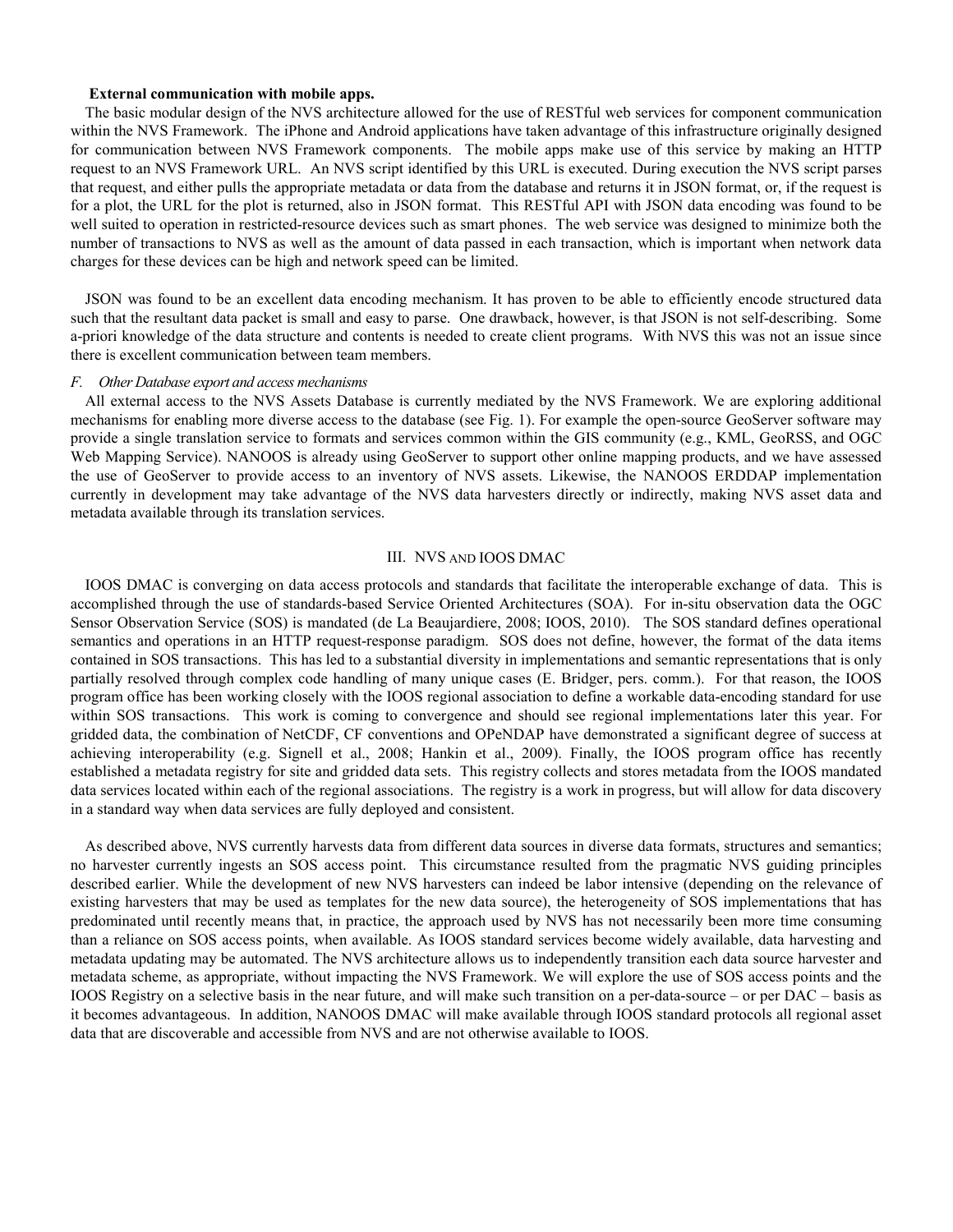#### IV. LESSONS LEARNED

Cyberinfrastructures and regional marine data management and data access provision are ideally collaborative efforts with strong social components (e.g., Baker and Chandler, 2008). NVS is the result of close collaboration between the three standing committees that comprise NANOOS, but particularly the DMAC and UPC committees. At the outset, weekly conference calls were set up among key DMAC and UPC members from multiple NANOOS partner institutions in Oregon and Washington. These calls have served as an opportunity to continually build a consensus around the evolution and goals of NVS, to discuss and critique the implementation of features being developed, and more broadly, to sustain momentum, cohesiveness and buy-in among team members. Without the cooperation, leadership and involvement of diverse members from the three NANOOS committees, NVS would not have been possible. Common goals and vision for NVS allowed this application to be built as a team effort without regard to geographic location or institutional affiliation, only 6 months after the requirements had been agreed to.

An emphasis on user application needs, an agile development approach, and the diversity of NVS team members all contributed to the implementation of data-handling approaches that favor light-weight designs, rapid development, component modularization, backend data caching, and fast data access. This approach has also facilitated the transition of team member roles as circumstances evolve (such as the emergence of OSU as an NVS DAC), and the transition of prototypes or proof-of-concepts developed by some members with their preferred tools, to operational NVS implementations using more robust components. Team members' participation in both user-products and DMAC activities have allowed us to maintain IOOS DMAC interoperability standards within sight with components that can be incrementally upgraded to support and take advantage of IOOS DMAC standards as they evolve. With respect to application data communication, an early reliance on RESTful web services for modular data access within the NVS Framework recently enabled us to support convenient and high-performance access via the NVS iPhone Application released in May 2010, and more recently the NVS Android Application.

A flexible approach to data ingestion enabled us to readily ingest data from local providers. These partners often have limited resources to develop or deploy additional data access methods, and may not have a mandate to participate in US national interoperability networks such as IOOS. Our flexibility, however, allowed the development of data harvesters based on local providers' existing infrastructure and resources. By not imposing new data-delivery requirements and adjusting instead to the existing infrastructure, we were able to ingest data that had never before been aggregated into regional or national networks. This is particularly true for King County (WA), which was completing an internally driven overhaul of its moorings' telemetry and data management just as NVS 1 was being finalized. It is also true of VENUS, a Canadian sea-bed monitoring observatory project which became a NANOOS partner as NVS 1 was nearing completion.

## V. CONCLUSIONS AND FUTURE DIRECTIONS

NANOOS is currently implementing ERDDAP as a new user product that will provide more extensive and customized access to regional datasets than NVS. By targeting a technical audience, this implementation will complement NVS' focus on interactive, intuitive visualizations and information access. ERDDAP provides many functions to both aggregate data and translate data into various formats such as KML, CSV, Matlab mat files, etc. The ERDDAP architecture provides a web services API to access these data aggregation and transformation operations. By utilizing these programmatic interfaces, NANOOS will be able to provide ERDDAP functionality through a customized, NANOOS-controlled user interface (NANOOS ERDDAP, or NERDDAP). We anticipate that NERDDAP will be able to support NVS by replacing multiple, data-source-specific NVS data harvesters with a more generic and easier-to-maintain NERDDAP harvester; and by enabling customized data subsetting and download capabilities that will be accessible through the NVS user interface.

As the standards-based IOOS Registry and Catalog mature, NVS will be able to take advantage of these national services to automate asset metadata discovery, update and processing. Likewise, NVS data harvesters will be converted to interoperable IOOS data transport standards as these become robust and consistent. The NVS architecture facilitates an incremental, evolutionary approach to these enhancements, isolating the impact of these overhauls from the NVS Framework that supports all user interactions.

As NVS has become successful and recognized, local providers more and more see the value both to themselves and the community of having their assets included in NVS, and are now often approaching us to participate. And as NVS team member have become more comfortable with the maturing NVS architecture and with each other, it has also become easier to propose and add new features, new assets, and new asset types. We believe NANOOS' experience with NVS will be of value to other regional coastal and ocean observation systems, and to the development of multi-partner marine cyberinfrastructures in general.